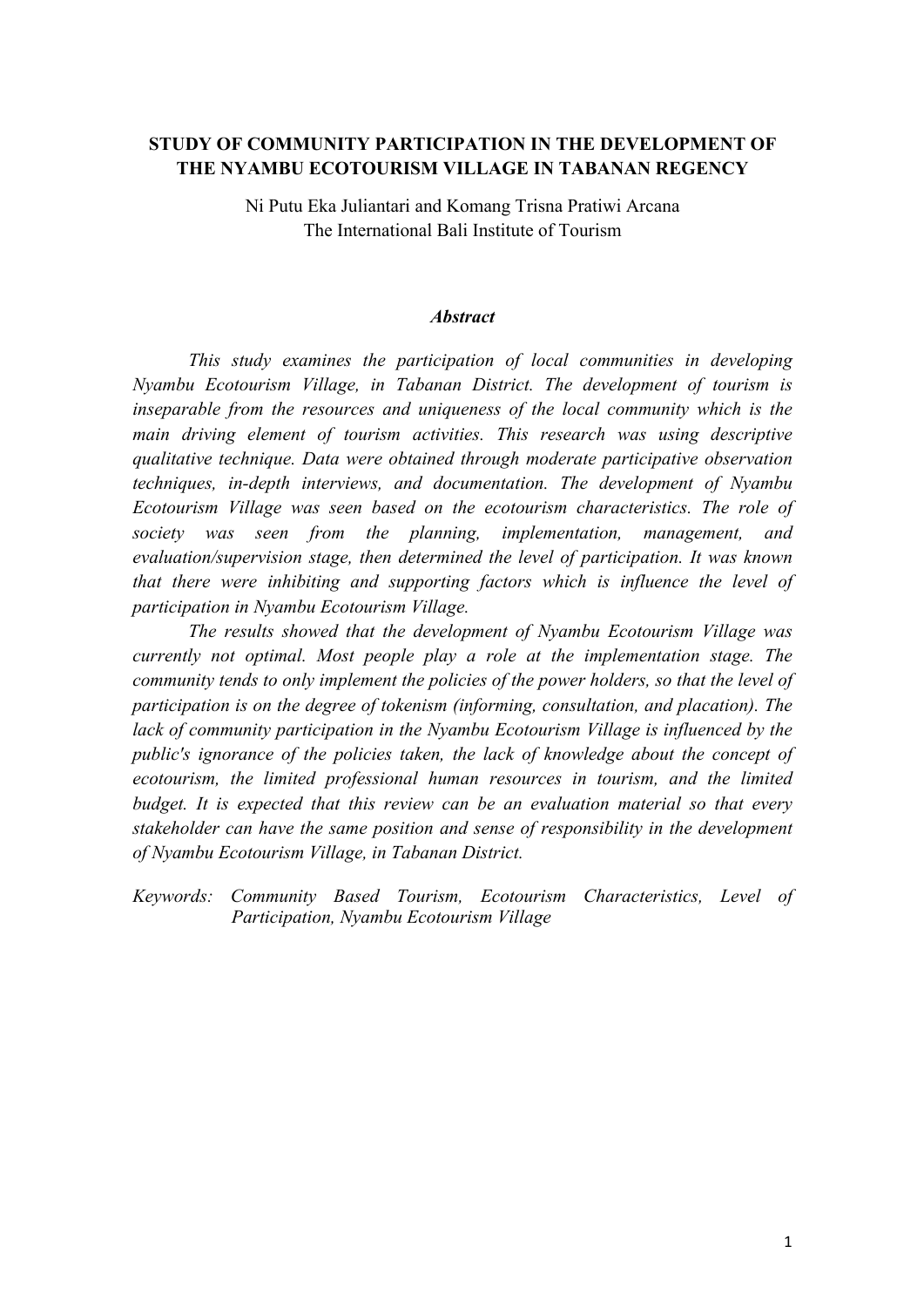## **INTRODUCTION**

Tourism in Bali is currently experiencing positive development. Arcana and Wiweka (2015) explained that "the phenomenon of tourism has shifted from conventional forms, which are characterized by the development of mass tourism to the era of alternative tourism". Travelers' appreciation of something natural is generally higher in value than that which is artificial (Dalem, 2006). Therefore, for the last two years Nyambu Village in Tabanan Regency has begun to develop the ecotourism potential it has (the results of interviews with the Chairman of the Ecotourism Management Agency, January 3, 2018). Nyambu Village along with other tourist villages such as Tenganan and Sibetan in Karangasem Regency, Plaga in Badung Regency, and Nusa Ceningan in Klungkung Regency, are also members of the Village Ecotourism Network, facilitated by Yayasan Wisnu foundation. Nyambu Village is designated as an ecotourism village through Tabanan Regent Decree Number 180/327/03 / HK & HAM / 2016 on October 31, 2016. The Nyambu Ecotourism Village Development is inseparable from the tourist attraction that is owned.

Cultural tourism attraction owned by the Nyambu Ecotourism village consists of a wealth of culinary, traditions, community life, and art performances. The natural tourist attraction that is owned consists of rivers, rice fields, and village forests or moorlands that are used as trekking paths. While the artificial tourist attraction that is owned is the aircraft monument and Memories of Marshal of the Indonesian National Army (Tentara Nasional Indonesia) Ida Bagus Putu Dunia. The tourist attraction was then formed into three main packages namely Susur Sawah, Susur Budaya, and Cycling Village Arrangement (the results of interviews with the Head of Nyambu Village and Chairperson of the Ecotourism village Management Agency of Nyambu village, January 3, 2018). Ecotourism village development is one of the models for developing community capacity in managing tourism businesses to increase community income through the introduction of village potential, natural wealth, art and culture (interview results with the Chairperson of the Ecotourism Village Management Agency of Nyambu village, January 3, 2018).

Society does not only act as an object in tourism development, but also the subject. Supporting this opinion, Sunaryo (2013: 218) argues that "Local people have an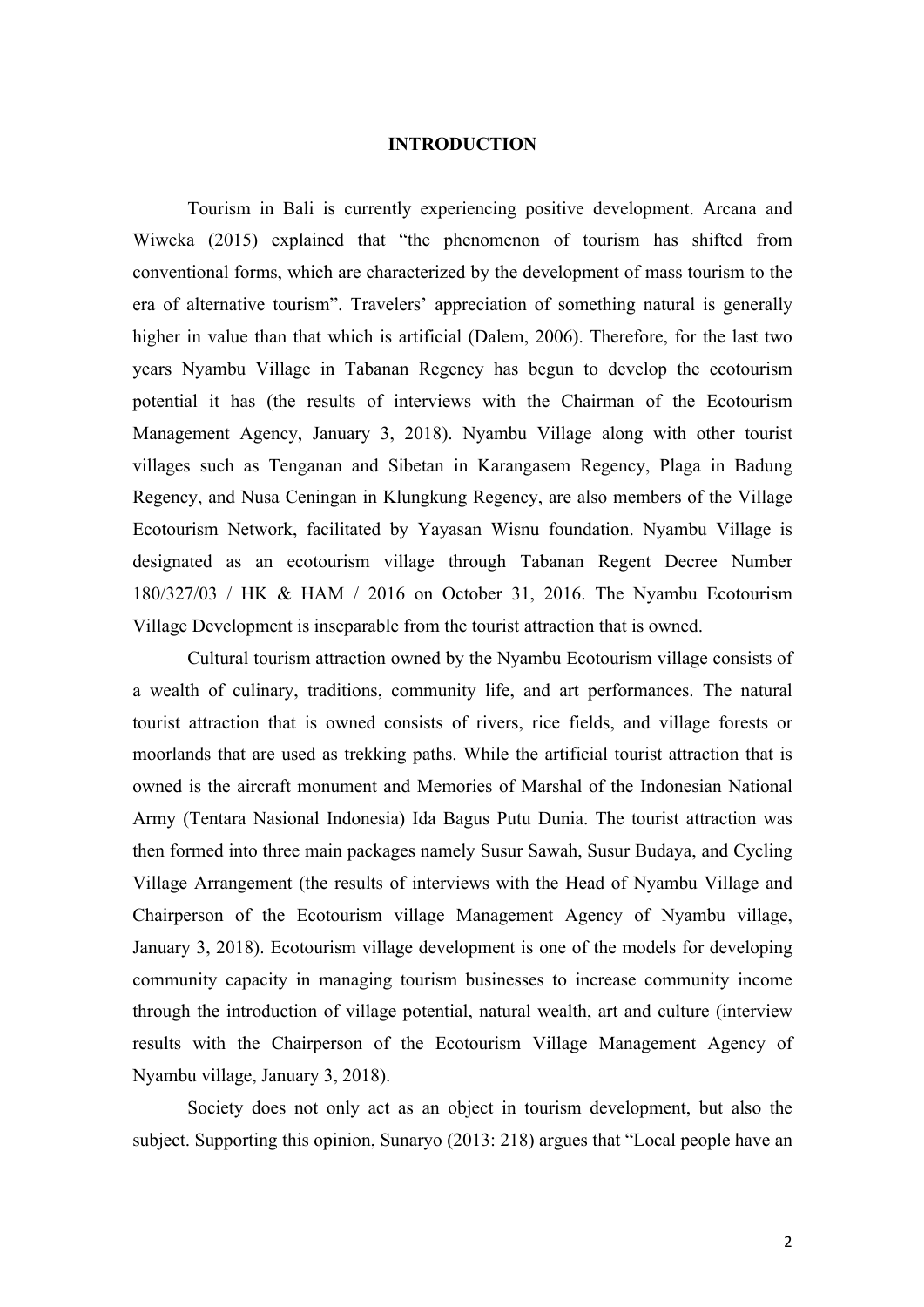equally important position as one of the stakeholders in a tourism development, in addition to the government and private industry". Community participation in the management of tourism in Indonesia is also regulated in Pasal 19 ayat (1) huruf d. UU No. 10 Tahun 2009 concerning Tourism which states that "Everyone has the right to play a role in the tourism development process". In reality, not all layers of local communities in the Nyambu Ecotourism Village are able to play an optimal role in ecotourism activities (the results of observations and interviews with the Head of Nyambu Village and the Chair of the Village Ecotourism Management Agency, 2 February 2018). Most of the younger generations in the Nyambu Ecotourism Village choose to work outside the village (wander), while more mature community groups tend to have permanent jobs and are often preoccupied with traditional activities.

Chairman of the Nyambu Ecotourism Village Management Agency on February 2, 2018 stated that, "The community still relies on assistance from the private sector in terms of managing and providing the budget. Although the enthusiasm of the community is quite large in village development, the lack of interest in developing their area of residence is one of the factors inhibiting the community from participating in building Nyambu Village. The profit sharing plan given to the village from the development of activities in the Nyambu Ecotourism Village has also not been realized, because the development of the Nyambu Ecotourism Village is currently very dependent on the budget obtained independently (the results of the interview with the Head of Nyambu Village, February 2, 2018). Opportunities owned by the Ecotourism Village in Nyambu will be used well if all stakeholders (local community, government, and industry) can cooperate in the system. Dewi (2014) also revealed that community participation is important for the realization of quality tourism villages.

Based on this, more in-depth research is carried out related to the participation of local communities in the development of Nyambu Ecotourism Villages in Tabanan Regency, so that local communities do not become marginalized because they are used to only carrying out policies from the authorities. The level of community participation in the development of the Nyambu Ecotourism Village is also influenced by a variety of factors that will be examined more specifically, until it is known the inhibiting factors and supporting the participation of local communities in the development of Nyambu Ecotourism Villages in Tabanan Regency. This research can be used as a reference or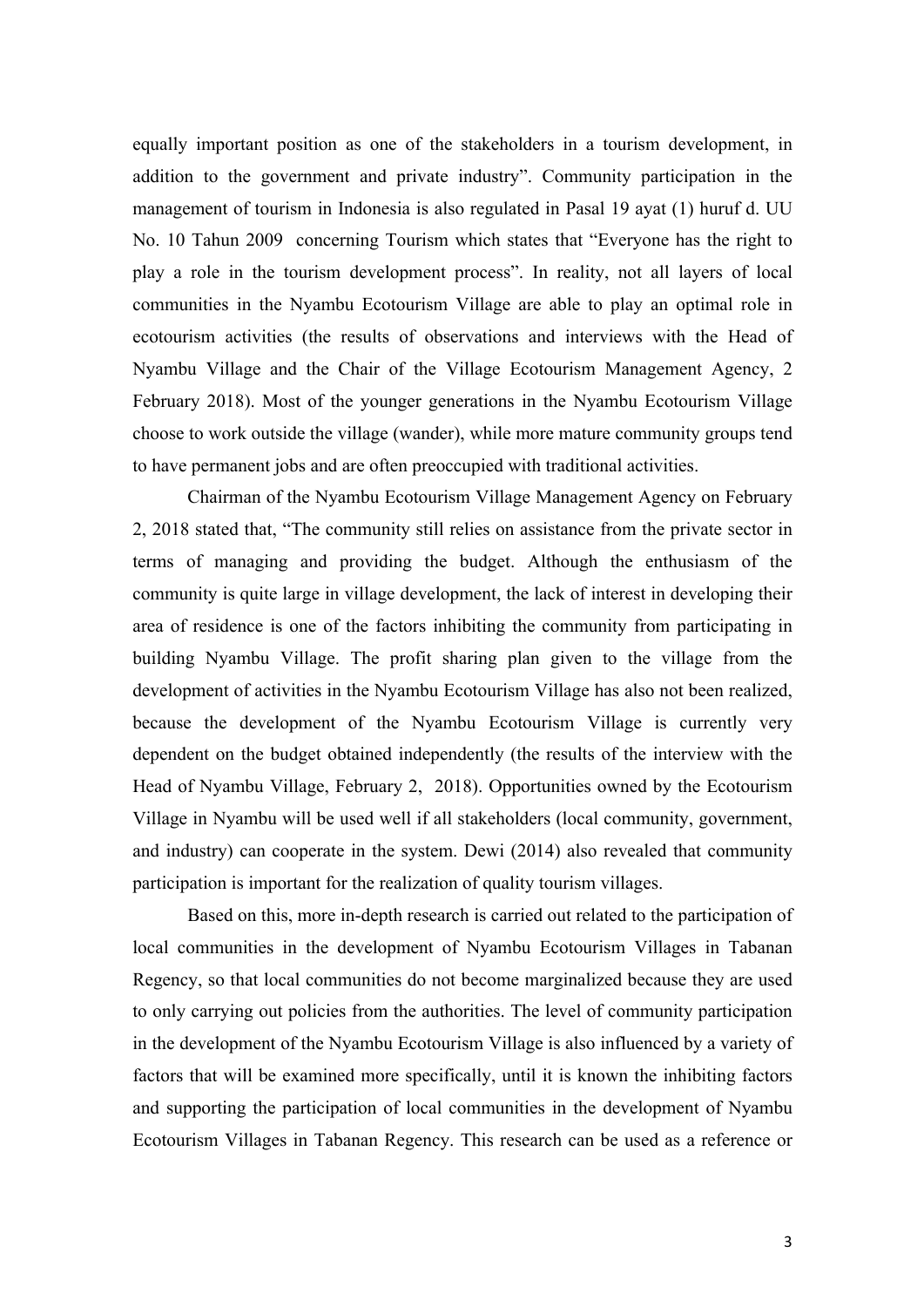reference to assist in the development and management of tourism activities in the Nyambu Ecotourism Village from the academic side. Become a motivation for the local community to better appreciate the tourism potential they have, so that they want to play a more active role in the development of their village.

## **LITERATURE REVIEW**

The sources of the theory and literature reviews used in this study are related reading books, scientific papers, and journals. There are several literatures that are considered relevant that are used as references and considerations in this research process. First, research by Arcana and Wiweka (2015) entitled "The Potential Development of Community Based Tourism at Ambengan Village, Buleleng Regency, Bali". In this study it is known that tourism creates various types of new tourism products that have the principles of sustainability values such as traditional tourism, pro-poor tourism, ecotourism, adventure tourism, educational tourism, to communitybased tourism. Community Based Tourism (CBT) is a concept that focuses on the active participation of local communities in tourism activities and sharing the benefits of these activities.

The second research was Ayu Trisna Dewi (2014) entitled "Participation of Local Communities in the Development of Pangsan Tourism Villages in Badung District". The study showed that the local people of Pangsan village provide participation in five forms, the benefits of which are economic, socio-cultural and environmental benefits, obstacles faced by the community, namely lack of understanding, skills, management of managers, businesses, funds provided by the government and empowering local communities in business activities in the field of tourism, and efforts made to maximize participation, namely to form *Pokdarwis*, create village cleaning programs, provide tourism village socialization, submit proposals for tourism training and additional assistance from PNPM. Next is the research of Urmila Dewi (2014) which is a dissertation entitled "Participation of Local Communities in Tourism Village Development in Tabanan Regency, Bali". The results showed that the level of understanding of local communities towards tourism villages was quite good, community participation in the development of tourist villages was classified as false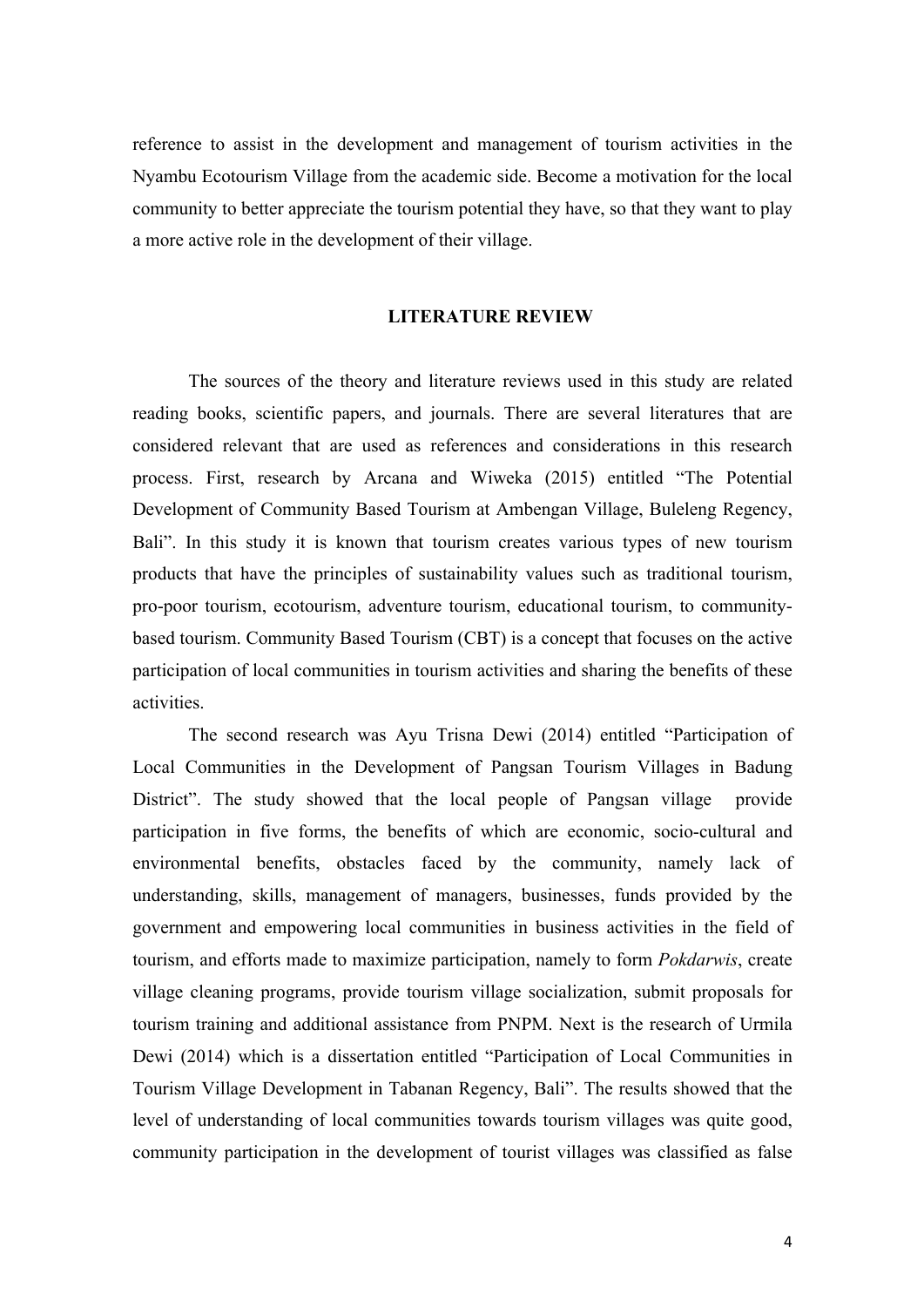participation, influencing factors were motivation, capital quality, understanding, leadership, communication, socio-cultural factors, and management factors, and resource management tourism must be guided by Tri Hita Karana.

## **RESEARCH METHODOLOGY**

In the data collection process, the techniques used in this study are moderate participatory observation techniques, in-depth interview techniques, and documentation studies. The number of informants in this study was determined through purposive sampling and snowball sampling techniques. This moderate participation technique is used to simplify and maintain the level of objectivity of the researcher in observing the state of tourist attraction in the Nyambu Ecotourism Village, the village environment, the participation of the Nyambu Ecotourism Village community, and the role of outside villages in the development of the Nyambu Ecotourism Village in Tabanan Regency. The type of interview included in-depth interview is a semi-structured interview, where the interview guidelines used are only in the form of outlines of the problems to be asked (Sugiyono, 2017: 320). In-depth interviews in this study were carried out to the Nyambu Village Head, the Nyambu Ecotourism Village Management Agency, and representatives of the Nyambu Ecotourism Village.

Data obtained from documentation techniques are photographs, articles and scientific journals that are related to the development of Nyambu Ecotourism Villages, community activities, and visiting tourists. This study uses qualitative descriptive analysis techniques. The use of this method aims to make a systematic and objective description or description of the facts, characteristics, characteristics and relationships between existing elements or a particular phenomenon. Miles and Huberman in Sugiyono (2015: 369) suggest that activities in qualitative data analysis are carried out interactively and take place continuously until complete. The activity in question is data reduction, data display (data presentation), and conclusion drawing/verification.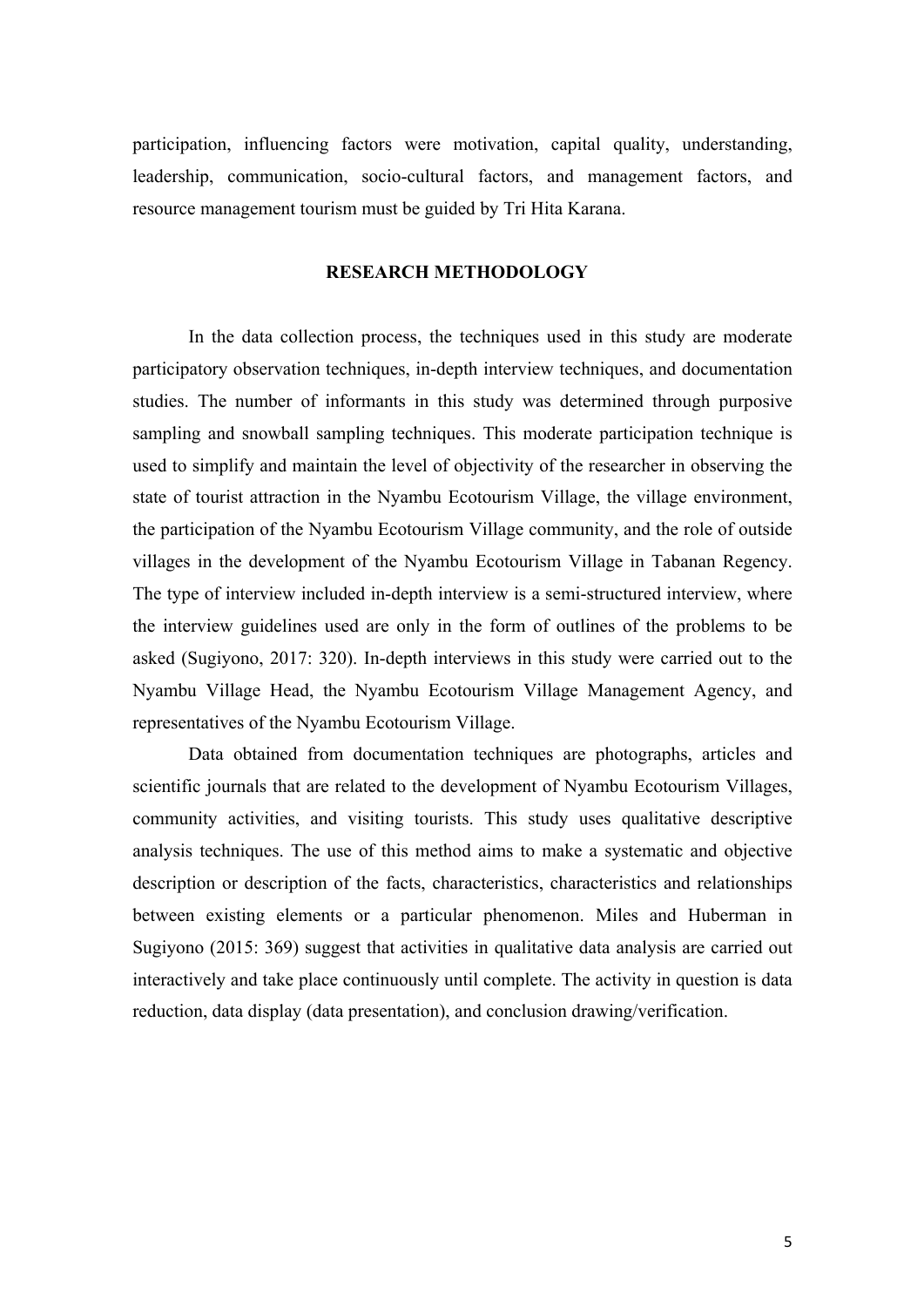## **RESULTS AND DISCUSSION**

#### **Conditions of Nyambu Ecotourism Village Development Currently**

Identification of Nyambu Ecotourism Village development conditions is currently carried out by analyzing indicators in accordance with the characteristics of ecotourism expressed by Damanik and Weber (2006: 42). The characteristics of ecotourism in question are tourism activities, tourism services, travel organizations, tourism facilities, conservation and conservation activities, community empowerment, the use of simple technology, and the carrying capacity of destinations.

#### **Tourist Activities**

Tour activities offered are tailored to the demand of tourists (tailor-made tour) or choose tour packages that have been provided with an eight-hour duration (one-day tour) which is divided into three main packages, namely Susur Sawah, Susur Budaya (Culture Sequence), and Susur Desa Bersepeda (Village Arrangement Cycling) with the price for each package is IDR 400,000/pax (the result of an interview with Mr. Satya, Chairperson of the Ecotourism Manager in Nyambu Village, April 1, 2018). When browsing the fields, tourists are told about the origin of the formation of rice fields in the Nyambu Ecotourism Village and the way the village community maintains their rice fields until now. In the Culture Sequence, tourists are invited to the oldest villages in the Nyambu Ecotourism Village and told about the route of Dang Hyang Nirartha, a spiritual teacher from the Majapahit Kingdom. On *Susur Sepeda* (Cycling Sequnce), tourists are invited to explore the Balinese countryside atmosphere by cycling through ricefields, settlements, and temples in the Nyambu Ecotourism Village or its surroundings. In addition, the manager also offers other activities such as painting and dance or drama art performances.

## **Travel Services**

Nyambu ecoturism village also provides services consisting of food and drink services, local tour guides, bicycle rental services, souvenir making services (paintings), and the provision of accommodation (homestays and villas). Nyambu ecoturism village has a total of seven local tour guides, four of whom are local guides with English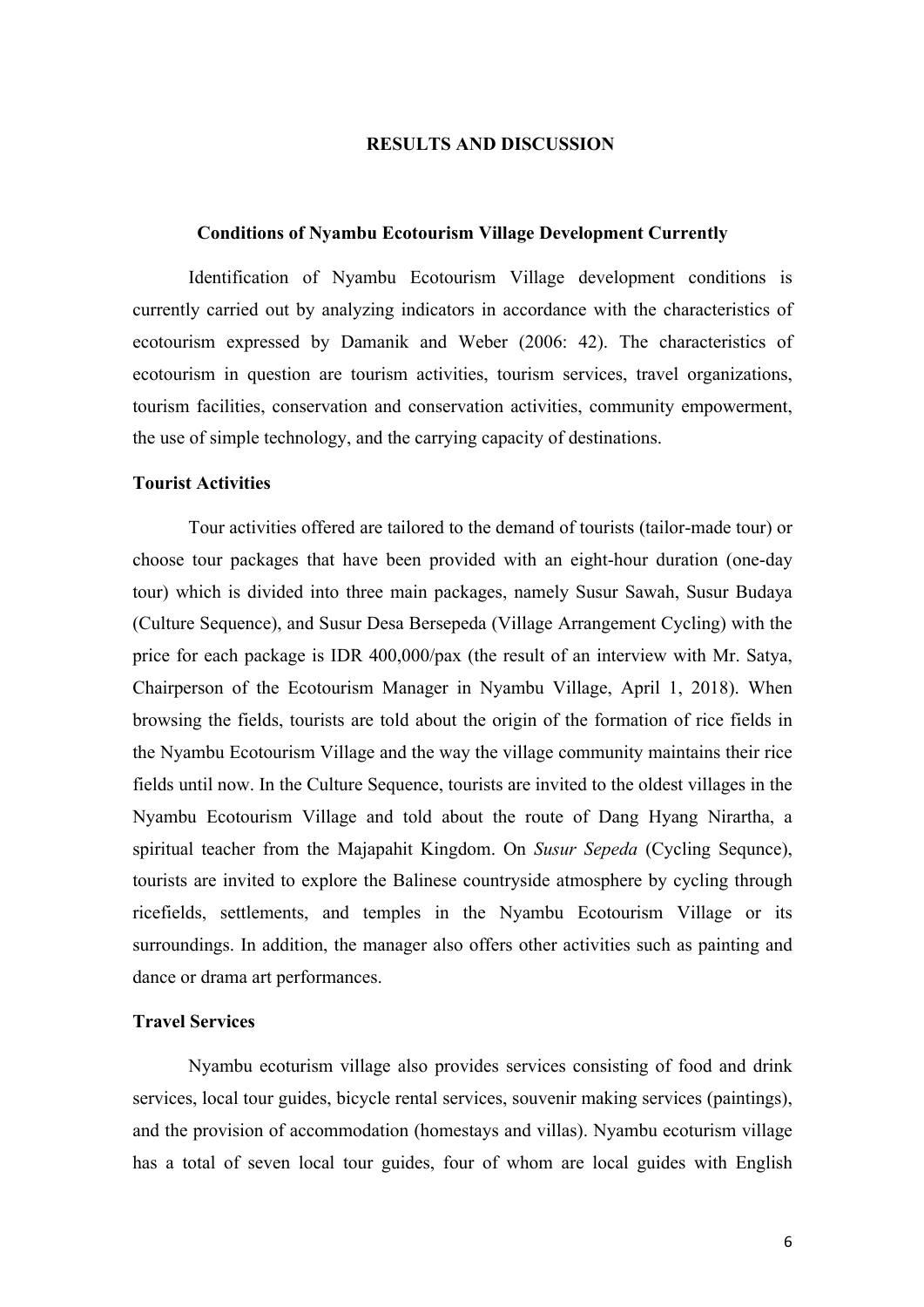language skills. The tour guide is provided with general knowledge about tradition and culture in the Nyambu Ecotourism Village through training and guidebooks. So that local tour guides in the Nyambu Ecotourism Village have the same quality in terms of delivering information to tourists. In addition to getting information from the tour guides, tourists get the opportunity to better understand and appreciate the natural and cultural attractions offered by the Nyambu Ecotourism Village through the information contained in the brochure or the Nyambu Village Ecotourism website.

## **Natural Tourism**

The Nyambu Ecotourism Village presents a green nature-based tourist attraction. Tourist attractions are available in the form of rice fields, village forests or moor and plantations. Rice fields and forests in the Nyambu Ecotourism Village are used as trekking areas. In addition to exploring the rice fields, tourists can try to plant or harvest rice in the rice fields.

## **Travel Organization**

At present, the manager in the Nyambu Ecotourism Village does not have an official collaboration with the travel organization yet. But this does not rule out the possibility if there is a travel organization that wants to bring tourists to the Village of Nyambu Ecotourism. So far, tourists who come to the Nyambu Ecotourism Village are obtained through promotions on the internet and social media such as Facebook, Instagram, websites, and YouTube.

#### **Conservation**

Nyambu Ecotourism Village development activities in Tabanan Regency are not solely to gain economic benefits, but also to increase public awareness of environmental and cultural preservation (the results of interviews with the Nyambu Tourism Village manager, Mr. Eka Sudiartha, on April 1, 2018). Since the establishment of Nyambu Village as an ecotourism village, people are invited to take part in protecting the environment by sorting waste into two, namely organic and inorganic waste. On Monday, the community will work together to clean their living areas from garbage, including cleaning culverts and village roads.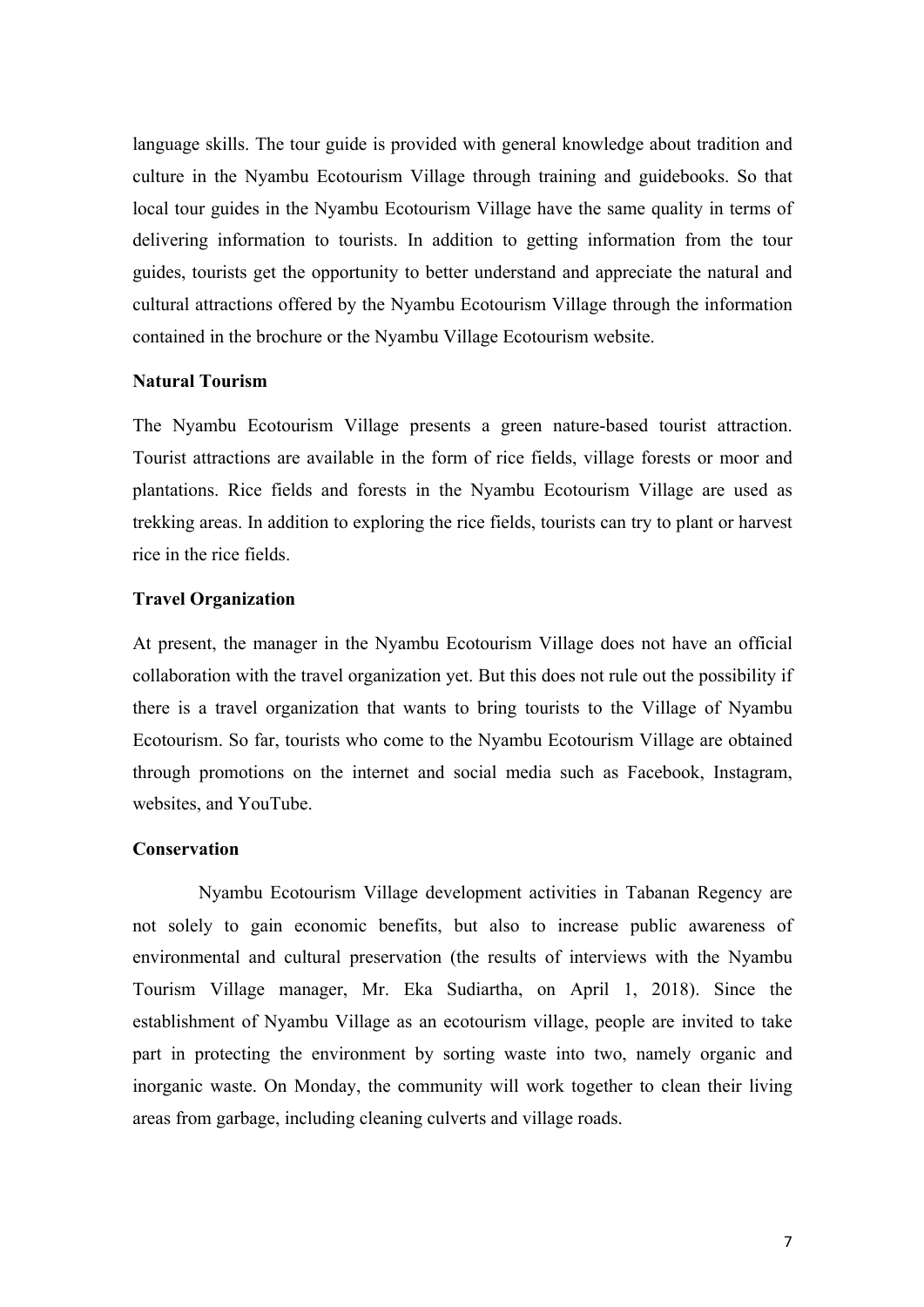#### **Local Facilities**

The mode of transportation used by the community in general in the Nyambu Ecotourism Village is now a motorcycle or walking for daily activities. While tourists who want to go around the village can rent bicycles that have been provided. Bicycles are used as alternative transportation for tourists because they are environmentally friendly and are more flexible to use on relatively small village roads. So that makes it easier for tourists when touring. Accommodation facilities for tourists, the community provides homestays at a rate of IDR 150,000/night. Homestay will be prepared if there are requests from tourists.

#### **Community empowerment**

Nowadays, the income derived from tourism activities in the Nyambu Ecotourism Village is only enough to be used for tourism operations themselves. Socialization activities, meetings, or training are facilitated by the private sector. The people themselves have not felt significant economic contributions or benefits from the development of ecotourism (the results of interviews with the people of the Nyambu Ecotourism Village, Mrs. Ni Luh Dewi, on April 8, 2018). So that, people tend to engage indirectly by only carrying policies issued out by the manager.

### **Technology**

At present there has not been seen the use of environmentally friendly technology in the Nyambu Ecotourism Village. Although environmentally friendly technology can be a good investment, the people of Nyambu ecoturism village do not have human resources that can develop the technology. In addition, if you use parties outside the village, it certainly requires a lot of money. The condition that is happening is that the people of Nyambu ecoturism village have begun to switch to modern technology that is more practical and economical. One of them is the habit of plowing the fields with buffalo or cattle, now switching to using a tractor.

## **Carrying capacity**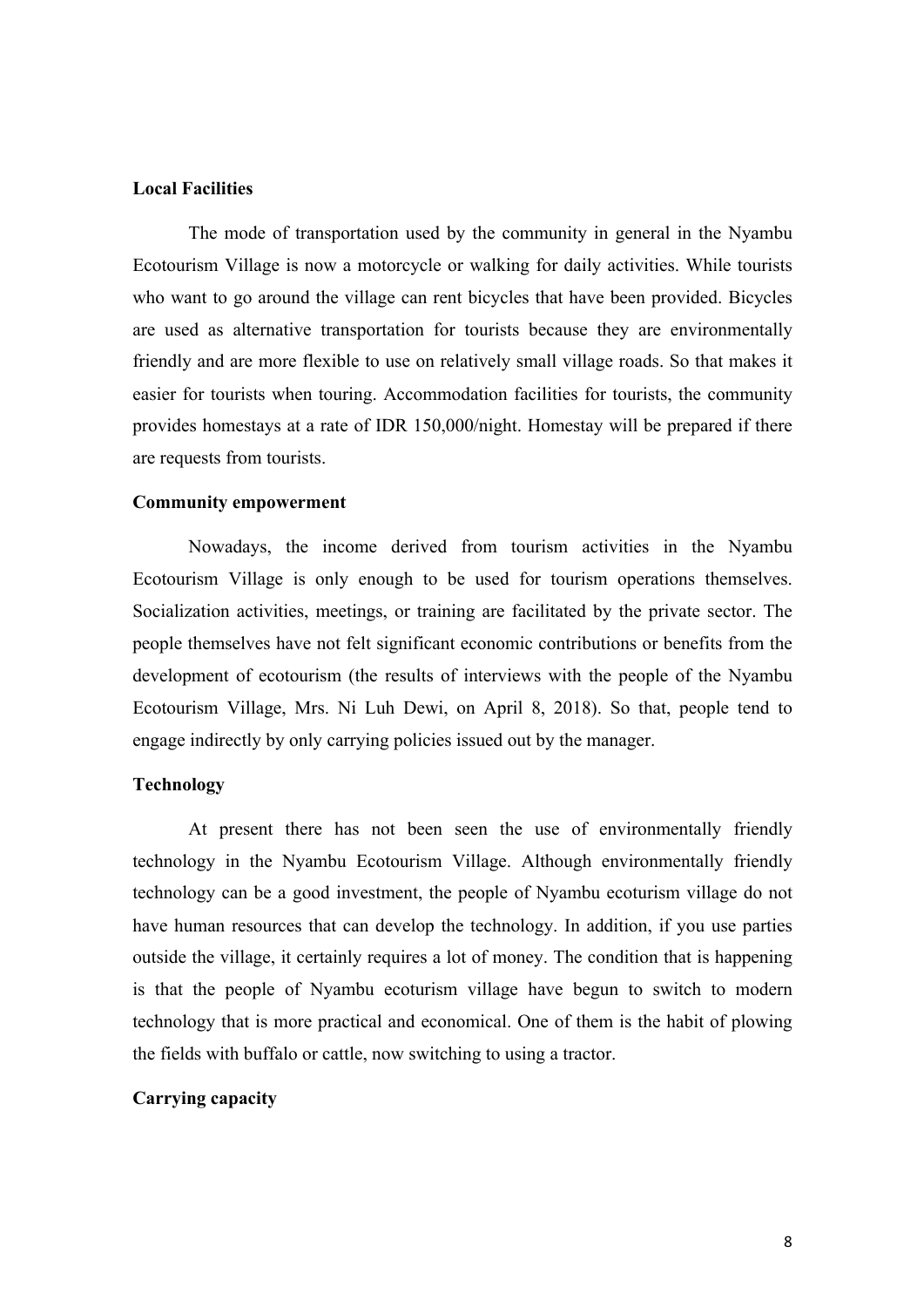The Nyambu Ecotourism Village does not implement mass tourism. The main objective of the Nyambu Ecotourism Village development is environmental and cultural preservation. So it is expected that tourists who come really are people who want to learn and appreciate the natural and cultural wealth in the Village of Nyambu Ecowisata. In accordance with not many tourist targets, the number of facilities such as homestays in the Nyambu Ecotourism Village is also limited. Homestay in Nyambu Village is 12 rooms spread throughout the village.

Based on the analysis of the current ecotourism conditions, the conditions for the development of the Nyambu Ecotourism Village have not fully supported the true concept of ecotourism based on the theory of Damanik and Weber (2006). Nyambu village has not been able to present environmentally friendly technology, especially in terms of the use of electricity, fuel, and clean water that still uses conventional technology. In addition, to bring new technologies that are environmentally friendly (such as solar panels) requires no small amount of money, so for now Nyambu Village has not been able to develop simple technology that empowers local communities.

#### **The Role of Local Communities in Ecotourism**

The role of local communities in the development of Nyambu Ecotourism Villages is seen from four stages, namely the planning, implementation, management and evaluation and supervision stages. The role is described in more detail as follows.

## **Planning phase**

Community involvement in the early stages of planning is in the form of conveying information or opinions by following meetings or socialization in accordance with the bottom-up principle that is characteristic of community-based tourism (Prasiasa, 2013: 118). The socialization was conducted once in each village in the Nyambu Ecotourism Village facilitated by the British Council, PT Langgeng Kreasi Jayaprima, and the Yayasan Wisnu foundation which was attended by representatives of the local community conducted in 2017. This resulted in the information obtained not being fully obtained by the local community generally. The people of Nyambu Village generally have the opportunity to express their opinions or propose plans and ideas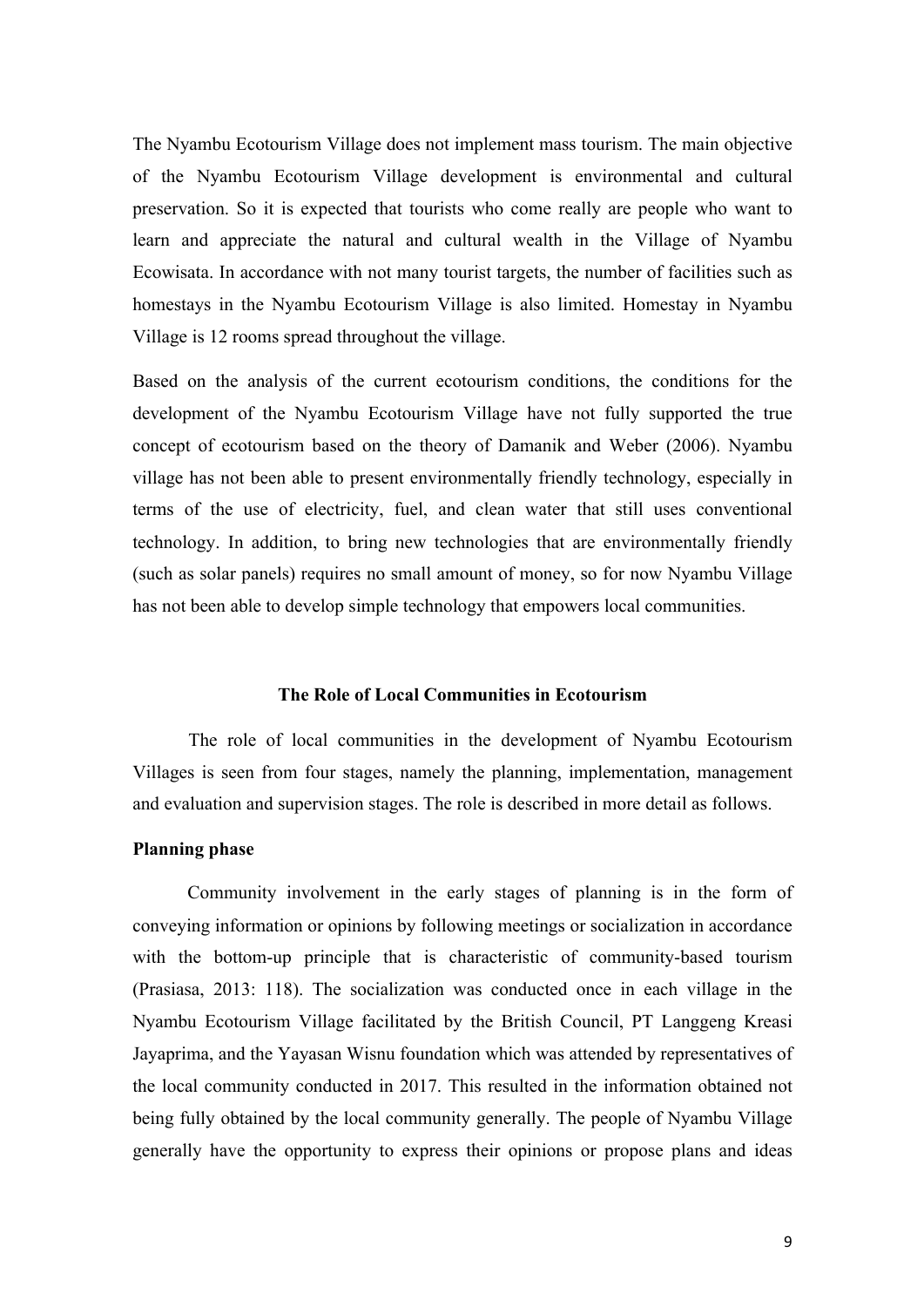related to the development of Nyambu Ecotourism Villages to the representatives of their respective lane which are then delivered at a meeting or meeting facilitated by the Nyambu Ecotourism village Management Agency and the Village administration. But there is no guarantee that the opinion or idea is used as a basis in the decision-making process in the Nyambu Ecotourism Village (the results of interviews with the people of Nyambu ecoturism village, Mr. Dana Wirawan on April 5, 2018).

#### **Implementation Phase**

Community participation in the implementation phase (operational) can be seen from two aspects, namely physical aspects and non-physical aspects. Local people often do village infrastructure improvement activities, such as repairing temples and irrigation channels. These activities they do in the form of dancing or sincere activities without strings attached to common interests, even before the development of the Nyambu Ecotourism Village. There is no visible infrastructure development activity that supports the development of tourism villages specifically, for example the construction of tourist information centers and trekking paths. While the development of human resources, is still limited to the people involved as managers, where they are trained in English, comparative studies, and various other skills.

## **Management Stage**

The real participation for tourism development in the Nyambu Ecotourism Village is by participating in managing tourism in the Nyambu Ecotourism Village, by participating in becoming a member of the Ecotourism Village Management Agency. The process of receiving guests, tour packages, budget usage, building access and facilities, and the marketing process are carried out without systematic planning. The manager of the Nyambu Ecotourism Village receives tourist visits without going through the written Standard Operational Procedure (SOP). Ecotourism activities carried out are a form of manager's spontaneity.

## **Evaluation and Supervision Phase**

Community participation in the supervision stage is more pratical and preventive, namely to prevent the Nyambu Ecotourism Village from being polluted by negative actions. Evaluation is also important because through this activity will be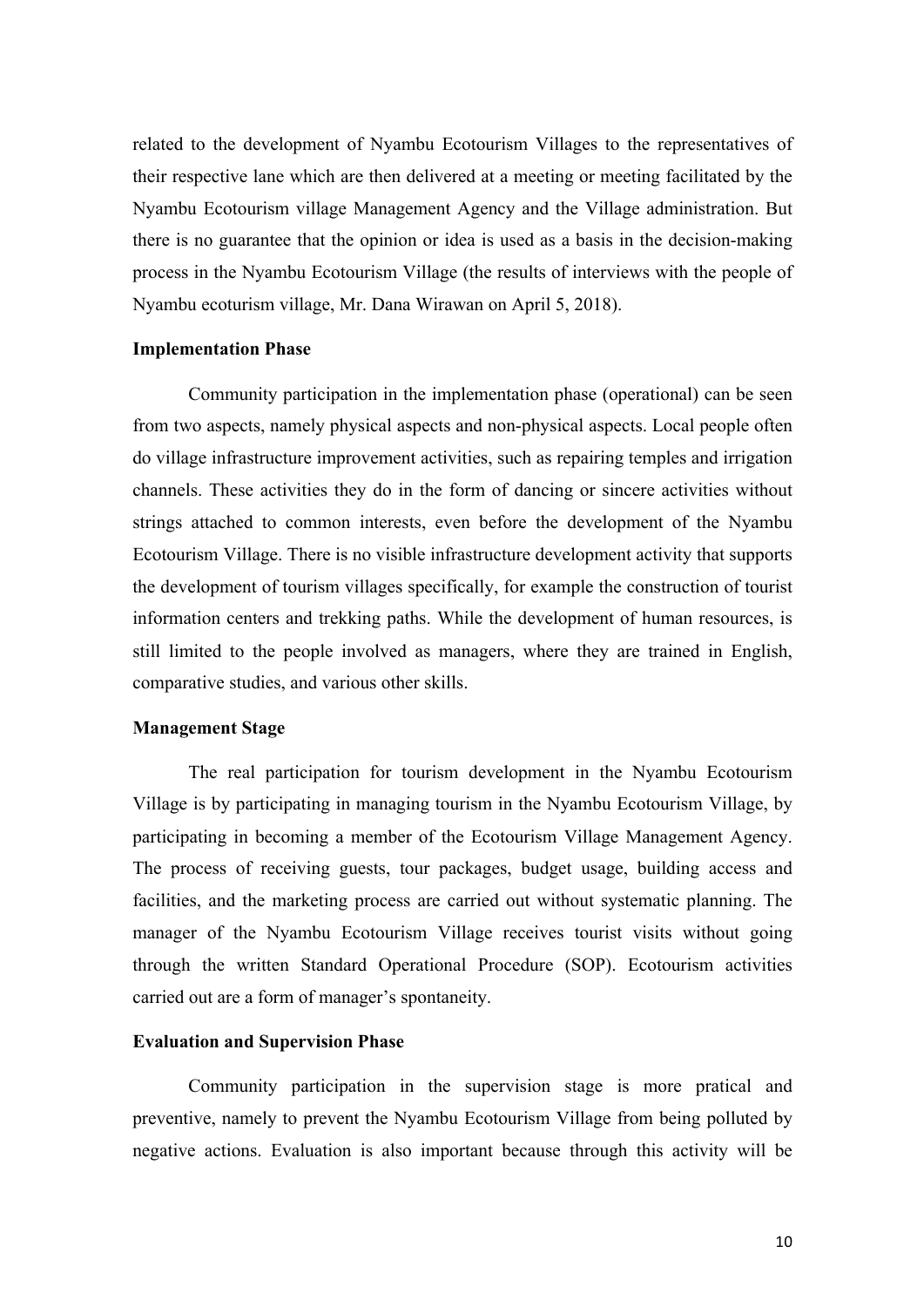known deficiencies and what needs to be improved from the management activities that have been carried out. The participation that is often carried out by the people of the Nyambu Ecotourism Village is by taking part in supervising tourism activities in the Nyambu Ecotourism Village by participating in overseeing negative actions that can damage the image of the Nyambu Ecotourism Village. Monitoring activities have been carried out by the community of Nyambu ecoturism village even before the establishment of a tourist village. Evaluation activities related to the management and development of tourist attraction in the Nyambu Ecotourism Village are usually discussed at Rapat Anggota Tahunan (the end of the year meeting) with village managers and government.

### **Level of Participation of Local Communities in Nyambu Village**

With an access as a member of the Nyambu Ecotourism Village Management Agency, people can contribute more in the form of thoughts (psychological participation), energy (physical participation), thoughts and energy (psychological and physical participation), skills (participation with skills), goods (material participation, as well as money (money participation). These forms of participation are carried out consciously and have a very real impact if carried out by members of the management body because they have a strong position as policy makers in the process of developing the Nyambu Ecotourism Village. Participation in the form of thoughts is carried out through meetings with other members of the management, with the government or with the community. This management plans, proposes development, and makes an accountability report on tourism activities carried out in the Nyambu ecoturism village. Participation in the form of energy is carried out by being a tour guide, recording tourist visits, and becoming a collector of tour package fees/sales.

Through the socialization or meeting, members of the management body can mobilize/motivate the community to support the policies they want to carry out. In addition, members of the management body can also directly provide goods or money for the smooth operation of tourism operations in Nyambu Village. While the people of the Nyambu Ecotourism Village, generally participate indirectly in the development of the Nyambu Ecotourism Village. Without them knowing it, the local community plays a role in realizing *Sapta Pesona*. Local people routinely carry out mutual cooperation to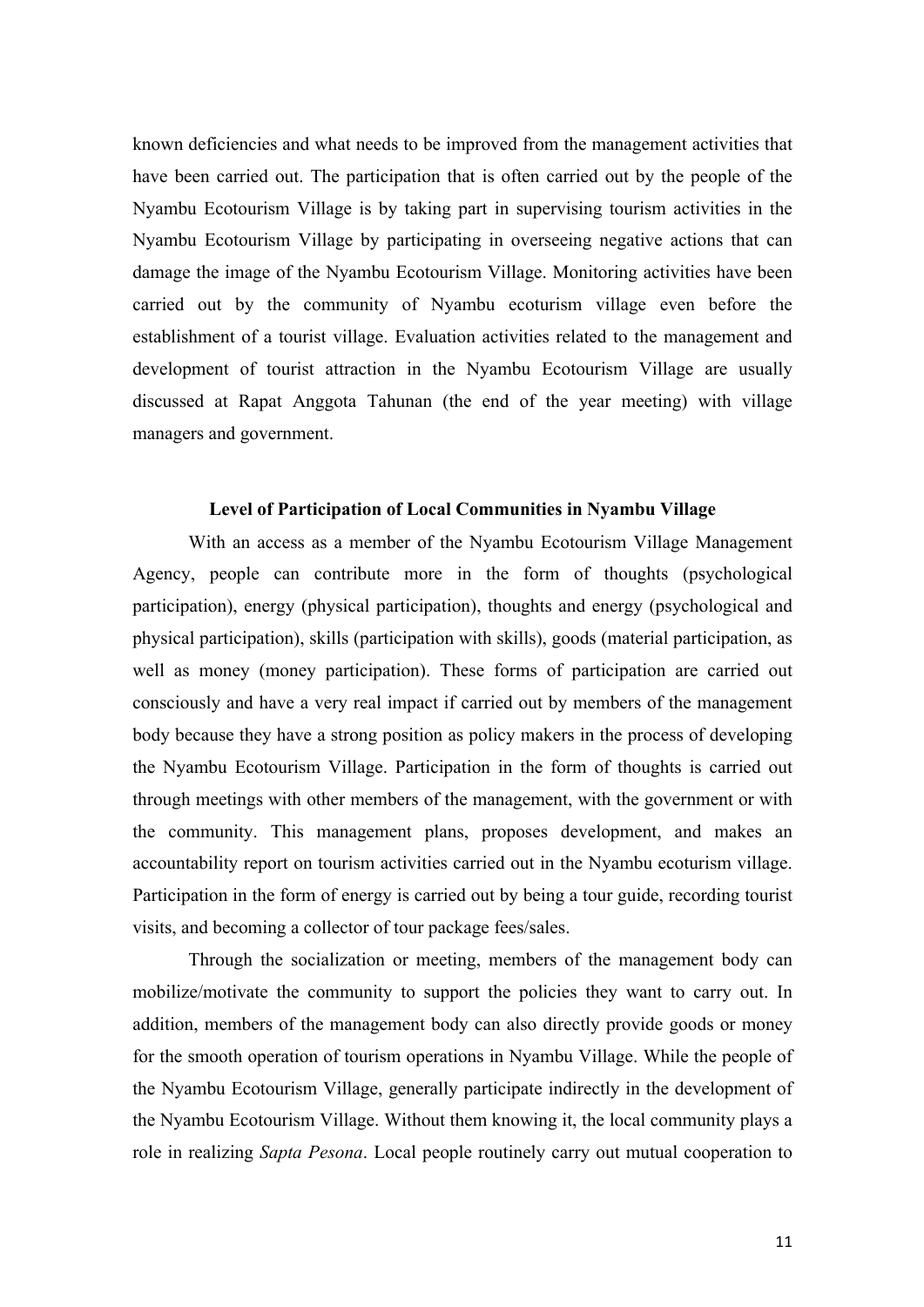maintain the cleanliness of their environment. The community is also present at any socialization or training carried out by the manager. The community also has a high level of tolerance, so indirectly they also help prevent negative actions that can damage the tourism image in the village of Nyambu ecoturism village. Communities unconsciously have also helped in promoting village tourism through the distribution of information outside the village.

Some indicators that show that the manager gets more roles in the development of ecotourism are the dual role that is owned by the management. The management in addition to taking care of administrative matters also takes care of matters related to operational activities. Tourism activities in Nyambu Village often come from managers, while others only act as implementers. Such as distributing brochures, distributing tickets, and helping to prepare the village in terms of cleanliness and decoration. In addition, socialization or training for village youth organizations is also very lacking. Only the chairperson of the organization is involved in the socialization. While training to become a tour guide is only followed by the manager. Some of the reasons expressed by the community so that this tourism has not been promising, among others, because they assume the number of tourists who come is still small. The benefits gained from tourists so far have not been felt, feel they do not have the capacity to be more actively involved, and have other jobs that provide more consistent financial benefits.

Arnstein in Arcana and Wiweka, (2015) divided the level of participation in three major groups, namely there is no participation at all (non participation), which includes: manipulation and therapy, community participation in the form of staying accepting some conditions (degrees of tokenism), including informing, consultation and placation, community participation in the form of having power (degrees of citizen power), including partnerships, delegated power, and citizen power. The lowest level of participation is termed manipulation, where the community only uses its name to obtain public support. While the highest participation rate is called citizen control, where the community controls the entire decision-making process, is connected directly to the source of funds, and has the authority to set institutional programs.

Based on the involvement of the community at each stage of the development of the Nyambu Ecotourism Village, it is known that community participation is at the level of residence receiving several provisions or degree of tokenism (informing,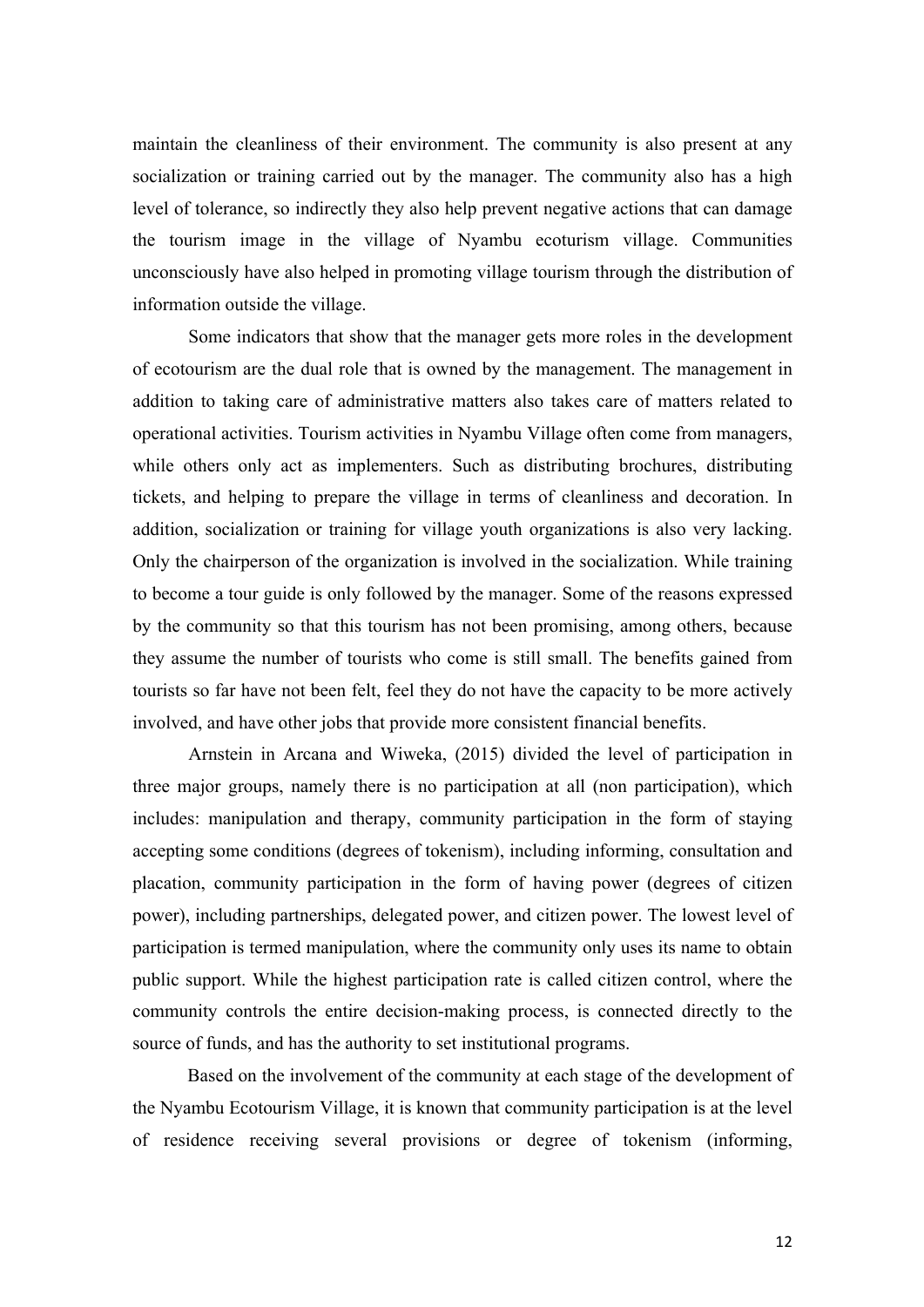consultation, and placation). The level of consultation participation can be seen from the opportunity for the community to share opinions. While the level of informing participation, seen through the dissemination of information carried out by the management to the community. At the level of placation participation, the community is given the opportunity to form a management, namely the Village Management Agency for Ecotourism in Nyambu. Although the community has been informed and given the opportunity to share opinions, there is no guarantee that the opinions expressed will be a consideration in decision making.

#### **Inhibiting and Supporting Factors for Participation**

The level of participation of local communities in the development of Nyambu Ecotourism Villages is still not optimal because the communication carried out is still one-way and the community only accepts some provisions from the authority holders (managers). Inhibiting factors that influence participation are divided into structural, cultural and operational factors (Wijaksono, 2013).

#### **Inhibiting factor**

- 1) The ignorance of the community regarding the policies taken after the Nyambu Village is determined to be an ecotourism village. The community of Nyambu Ecotourism village only knows about the development of tourism carried out by the Village Ecotourism Management Agency.
- 2) Lack of tourism knowledge of the community of the Nyambu ecotourism village. The knowledge that the community gets from training and socialization is not applied properly, because there is no consistent guidance from the government or the management.
- 3) Lack of professional human resources (HR) in tourism field. Chairperson of the Nyambu Ecotourism Village Management Agency itself has no educational background or experience in tourism. He has other business fields outside of tourism which are his main livelihood.
- 4) Limited funding. Sources of funds for the development activities of the Nyambu Ecotourism Village only come from private parties who are partners of the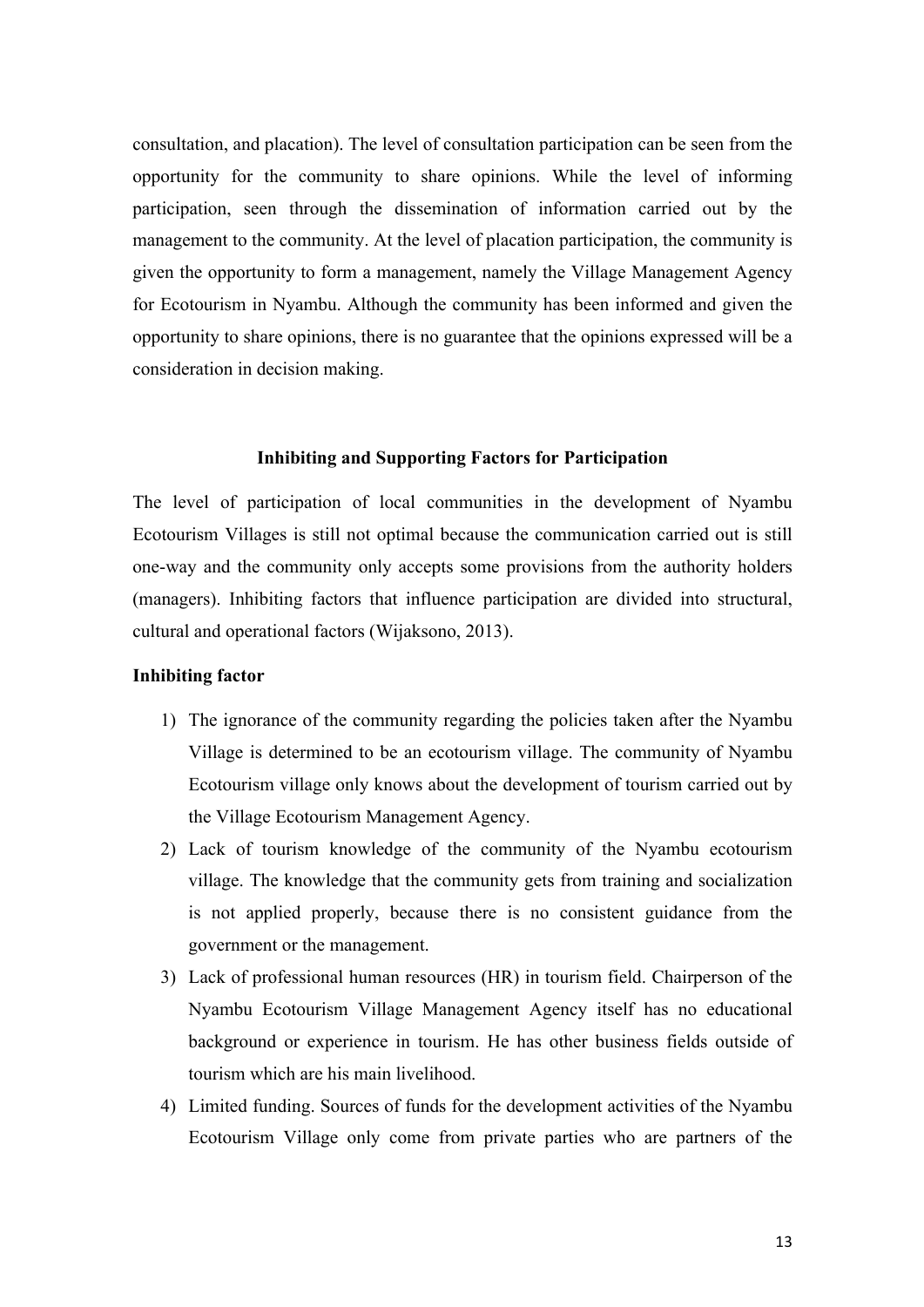Ecotourism Village Management Agency. The benefits gained so far, are only able to be used to cover operational costs. So that, the development of access, facilities, and enhancement of HR can not be done optimally.

From the previous exposure, it is known that the inhibiting factors of local community participation in ecotourism development in Nyambu Village are dominated by structural and operational factors. The existence of barriers which is a structural factor is seen because the people of Desa Ekowisata Nyambu still have limitations in terms of funding and the provision of professional human resources in the tourism sector. While operational obstacle can be seen from the lack of information about tourism delivered from the management to the entire community, lack of socialization, and training to improve community knowledge and skills in the development of the Nyambu Ecotourism Village, in Tabanan Regency.

### **Supporting factors**

Through the results of interviews and observations, it was known that the people of the Nyambu Ecotourism Village were very happy with the development of tourism in their village. People are very eager to participate in the development according to their abilities. The community has a high level of enthusiasm for tourism as seen from their willingness to divide their time between their permanent work and ecotourism development activities. The community is very open to tourists; they are motivated to learn aspects related to the development of ecotourism in their area such as foreign languages, history, culture and village traditions, as well as Sapta Pesona. Cultural factors are the main factor that supports community participation in the development of ecotourism in the Nyambu village.

## **CONCLUSIONS AND SUGGESTIONS**

### **Conclusion**

In accordance with the formulation of the problem in the first chapter, it has been successfully identified the level of community participation and the inhibiting and supporting factors of participation in the development of the Nyambu Ecotourism Village in Tabanan Regency in accordance with the current development conditions.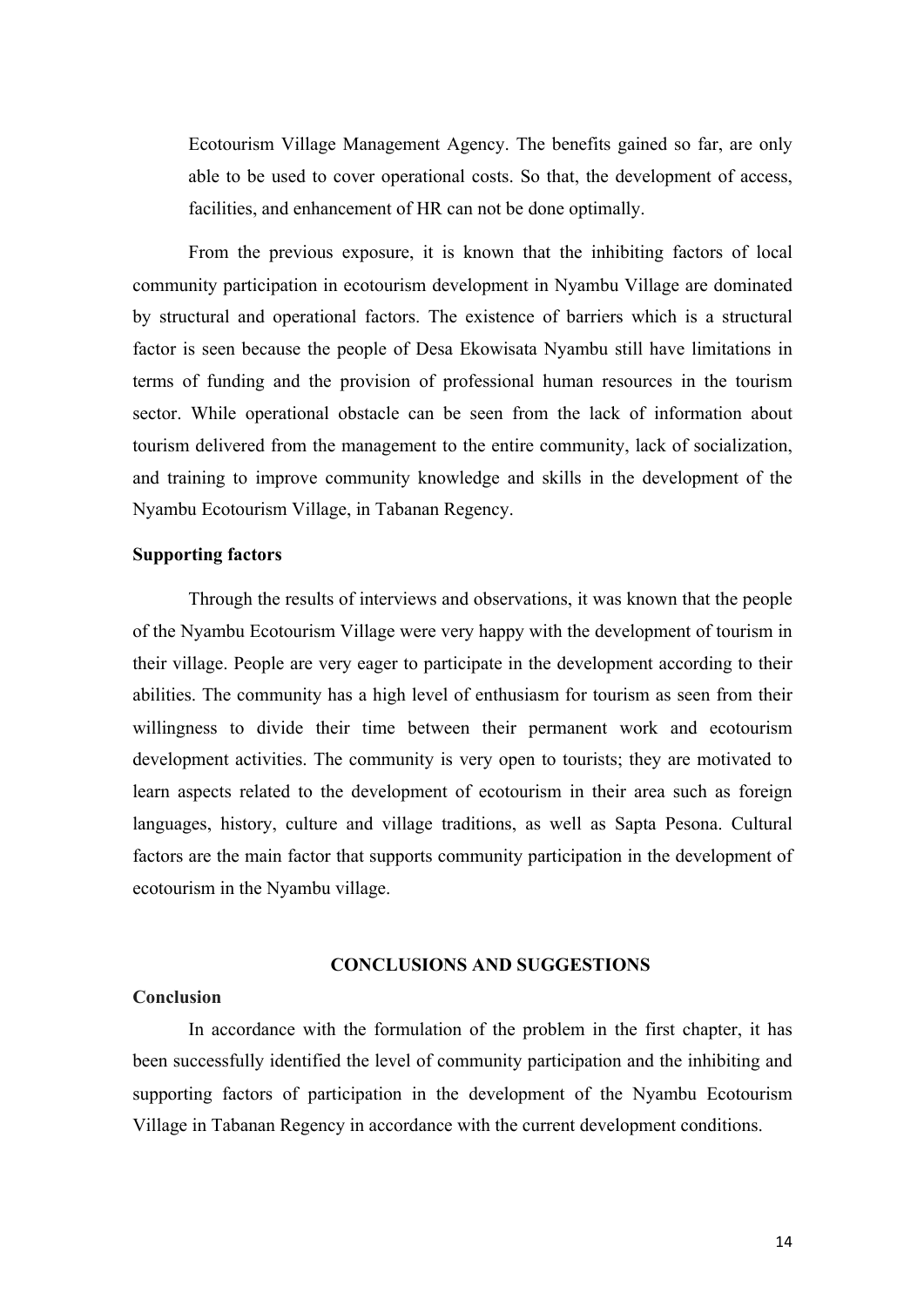- 1) Local communities in the development of the Nyambu Ecotourism Village play the most roles in the implementation/operational stage. Communities tend to only accept decisions from the holders of power. This is indicated by the presence of two-way communication with the management through meetings in the banjar-banjar as a space for expressing opinions, but there is no guarantee that the opinions expressed will be used as a basis for decision making. So that, the level of community participation is at the degree of tokenism (informing, consultation, and placation).
- 2) The inhibiting factor of community participation in the Nyambu Ecotourism village consists of the ignorance of the community regarding the policies taken after the Nyambu Village was determined to be an ecotourism village, lack of knowledge in tourism, lack of professional human resources in tourism, and limited funding . However, people in the Nyambu Ecotourism Village are very open to every development carried out, as long as the development activities do not demand fees (contributions) from the community.

## **Suggestion**

There are several suggestions that can be used as evaluations for stakeholders in Nyambu Village. The suggestions that can be considered as follows:

- 1) The Nyambu Village administration, both traditional and official villages, are expected to coordinate with the Tabanan Regency Government to get assistance, either in the form of a budget, training by bringing in industry or academics, or assisting in the supervision of village resource management.
- 2) The Nyambu Ecotourism Village Management Agency is expected to involve the community more often in planning and evaluating ecotourism development in the village, not just in its operational activities. Managers can invite youth groups to be asked for their ideas and opinions.
- 3) The management is expected to be able to create a written workflow or Standard Operational Procedure, so that there is a common standard in each individual involved in the process of developing the Nyambu Ecotourism Village.
- 4) The management is expected to immediately plan and develop infrastructure that is not yet available, such as Tourist Information Centers (TIC), public toilets,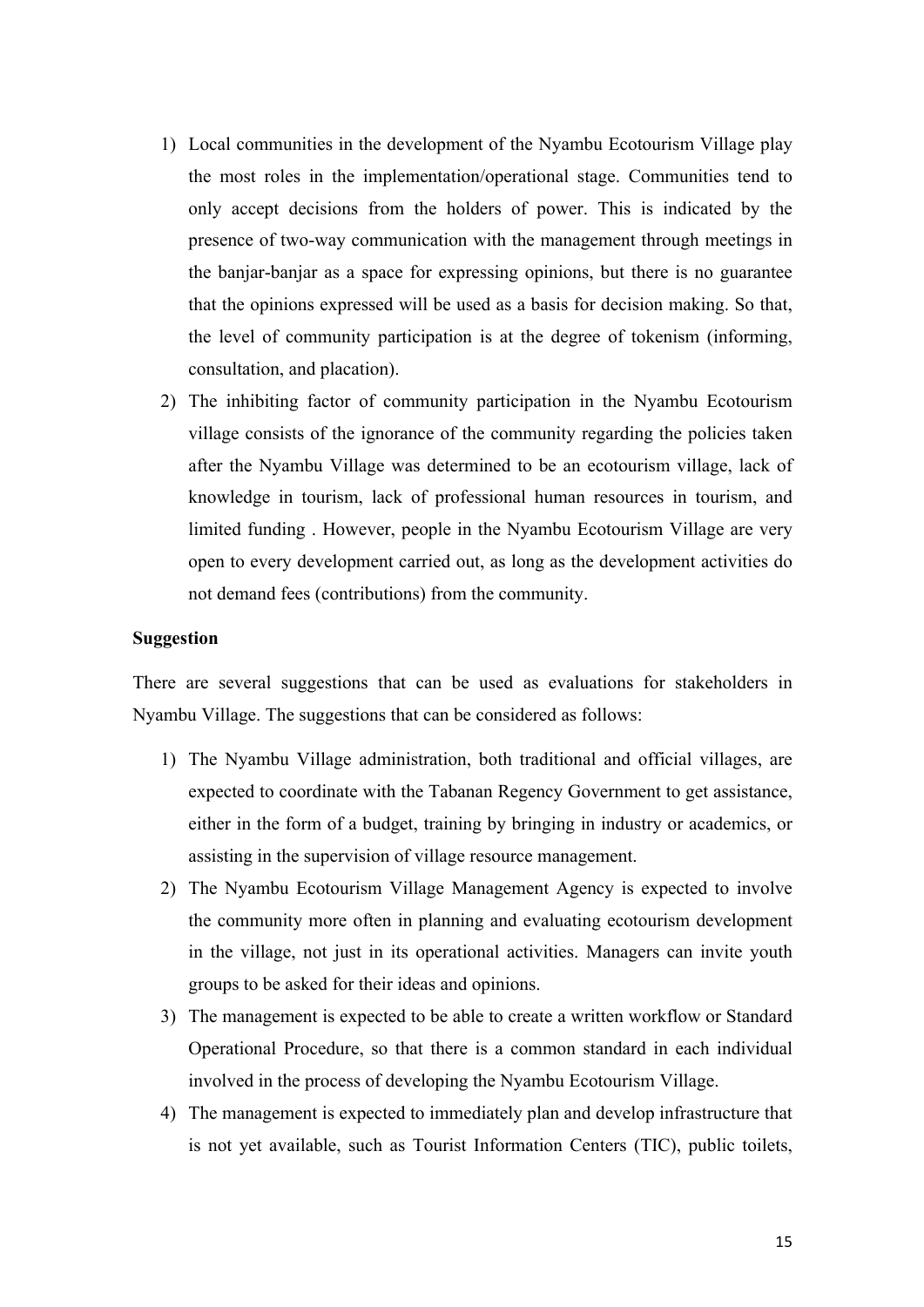and offices that are dedicated to managing for activities such as meeting or reception, construction of ticket counters, and provision of parking areas.

5) The people of Nyambu Village are expected to be more active in giving opinions at every opportunity given, participating in training, and meeting with the management. Proposing to be involved in organizations or other activities related to the development of Nyambu Ecotourism Village in Tabanan Regency.

#### **BIBLIOGRAPHY**

Adisasmita, Rahardjo. 2006. *Membangun Desa Partisipatif*. Yogyakarta: Graha Ilmu.

- Anonim. 2012. Peraturan Daerah Provinsi Bali Nomor 2 Tahun 2012 Tentang Kepariwisataan Budaya Bali.
- Anonim. 2009. Undang-Undang Republik Indonesia Nomor 10 Tahun 2009 Tentang Kepariwisataan.
- Arcana, Komang Trisna Pratiwi dan Kadek Wiweka. 2015. *The Potential Development of Community Based Tourism at Ambengan Village, Buleleng Regency, Bali*. Journal of Business on Hospitality and Tourism. Vol. 1, No 1.
- Dalem, Anak Agung Gde Raka. 2006. *Merumuskan Prinsip-Prinsip dan Kriteria Ekowisata Daerah Bali*. Denpasar: Universitas Udayana.
- Damanik, Junianton dan Helmut F. Weber. 2006. *Perencanaan Ekowisata Dari Teori ke Aplikasi*. Yogyakarta: Andi.
- Dewi, Made Heny Urmila. 2014. *Partisipasi Masyarakat Lokal Dalam Pengembangan Desa Wisata Di Kabupaten Tabanan, Bali*. Disertasi. Yogyakarta: Universitas Gajah Mada.
- Dewi, Ni Putu Ayu Trisna. 2014. *Partisipasi Masyarakat Lokal Dalam Pengembangan Desa Wisata Pangsan Di Kabupaten Badung*. Skripsi. Denpasar: Sekolah Tinggi Pariwisata Nusa Dua Bali.
- Fuad, Nurhattati. 2014. *Manajemen Pendidikan Berbasis Masyarakat - Konsep dan Strategi Implementasi*. Jakarta: Rajawali Press.
- Goodwin, Harold & Rosa Santilli. 2009. "*Community-Based Tourism: a success?*" ICRT Occasional Paper 11. Responsible Tourism.
- Gunawan, Imam. 2016. *Metode Penelitian Kualitatif Teori & Praktik*. Jakarta: Bumi Aksara.
- Guzmán *et al*. (2011). "*Community - Based Tourism In Developing Countries: A Case Study. Tourismos: An International Multidisciplinary Journal Of Tourism*"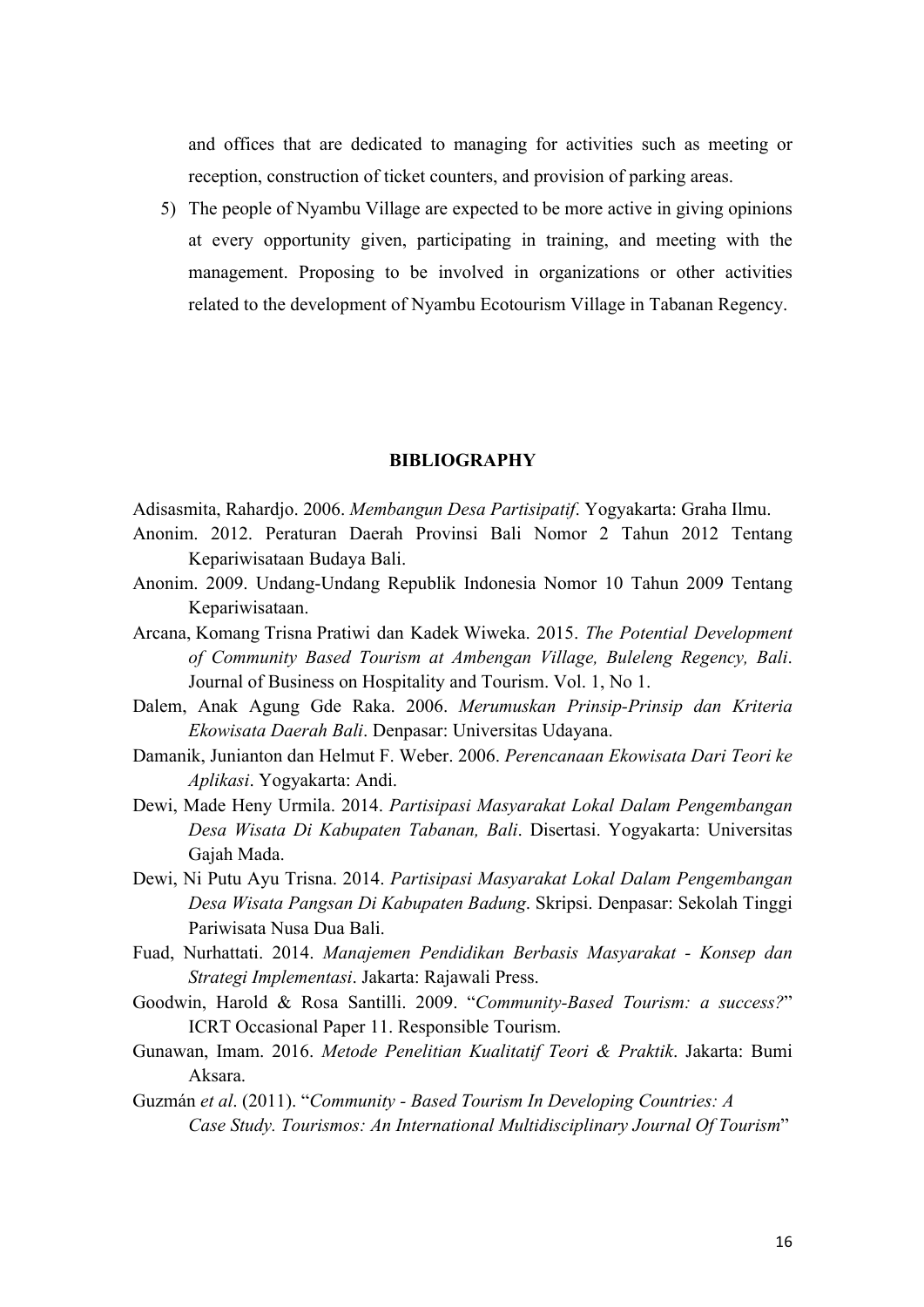.Volume 6, Number 1. University of Córdoba, Víctor Pavón-University of Córd oba.

- Ibori, Anthonius. 2013. *Partisipasi Masyarakat dalam Pelaksanaan Pembangunan di Desa Tembuni Distrik Tembuni Kabupaten Teluk Bintuni*. Governance Vol. 5 No. 1. Diakses pada 29 Oktober 2017 pukul 20.15 WITA. URL: http://ejournal.unstrat.ac.id/index .php/governance/article/view/14 73.
- Kusumah, Wijaya dan Dedi Dwitagama. 2011. *Mengenal Penelitian Tindakan Kelas*. Edisi: 2. Jakarta: PT Indeks.
- Moleong, Lexy J. 2009. Edisi ke II. *Metodologi Penelitian Kualitatif*. Bandung: Remaja Rosdakarya.
- Mulyadi, Mohammad. 2009. *Partisipasi Masyarakat dalam Pembangunan Masyarakat Desa*. Jakarta: Nadi Pustaka.
- Nasdian, Fredian Tonny. 2014. *Pengembangan Masyarakat*. Jakarta: Yayasan Pustaka Obor Indonesia.
- Prasiasa, Dewa Putu Oka. 2013. *Destinasi Pariwisata Berbasis Masyarakat*. Jakarta: Salemba Humanika.
- Purnamasari, Irma. 2008. *Studi Partisipasi Masyarakat dalam Perencanaan Pembangunan di Kecamatan Cibadak Kabupaten Sukabumi*. Tesis pada Program Studi Magister Ilmu Administrasi. Semarang: Universitas Diponegoro (serial online). Diakses pada 27 Oktober 2017 pukul 11.05 WITA. URL: Eprints.undip.ac.id/17845/.../irma purnamasari.pdf
- Putra, Agus Muriawan. 2006. *Konsep Desa Wisata*. Jurnal Manajemen Pariwisata Vol. 5, No. 1, 65-79 (serial online). Diakses pada tanggal 28 Oktober 2017 pukul 10.15 WITA. URL: dari http://www.triatmamulya.triatma-mapindo.ac.id
- Putra, I Nyoman Darma. 2015. *Pariwisata Berbasis Masyarakat Model Bali.* Denpasar: Program Studi Magister Kajian Pariwisata Universitas Udayana.
- Rahardiani, A. A. Sagung Dewi. 2014. *Partisipasi Masyarakat Sekitar Danau Beratan Dalam Konservasi Sumber Daya Air*. Tesis. Denpasar: Universitas Udayana
- Raharjana, Destha Titi. 2012. *Membangun Pariwisata Bersama Rakyat: Kajian Partisipasi Lokal Dalam Membangun Desa Wisata Di Dieng Plateau*. Jurnal Kawistara. Vol. 2, No. 3. hlm. 225-328
- Sardiana, I.K. dan Purnawan, N.LR. 2015. *Community-based Ecotourism in Tenganan Dauh Tukad: An Indigenous Conservation Perspective*. Jurnal Kajian Bali Vol. 05. No. 02, Oktober, 2015. Denpasar: Program Studi Magister Kajian Pariwisata Universitas Udayana.
- Sugiarto, dkk. 2015. *Metodologi Penelitian Hospitaliti & Pariwisata*. Tangerang: Matana Publishing.
- Sugiyono. 2015. *Metode Penelitian dan Pengembangan (Research and Development/R&D)*. Bandung: Alfabeta.
- Sugiyono. 2017. *Metode Penelitian Pendidikan (Pendekatan Kuantitatif, Kualitatif, dan R & D)*. Bandung: Alfabeta.